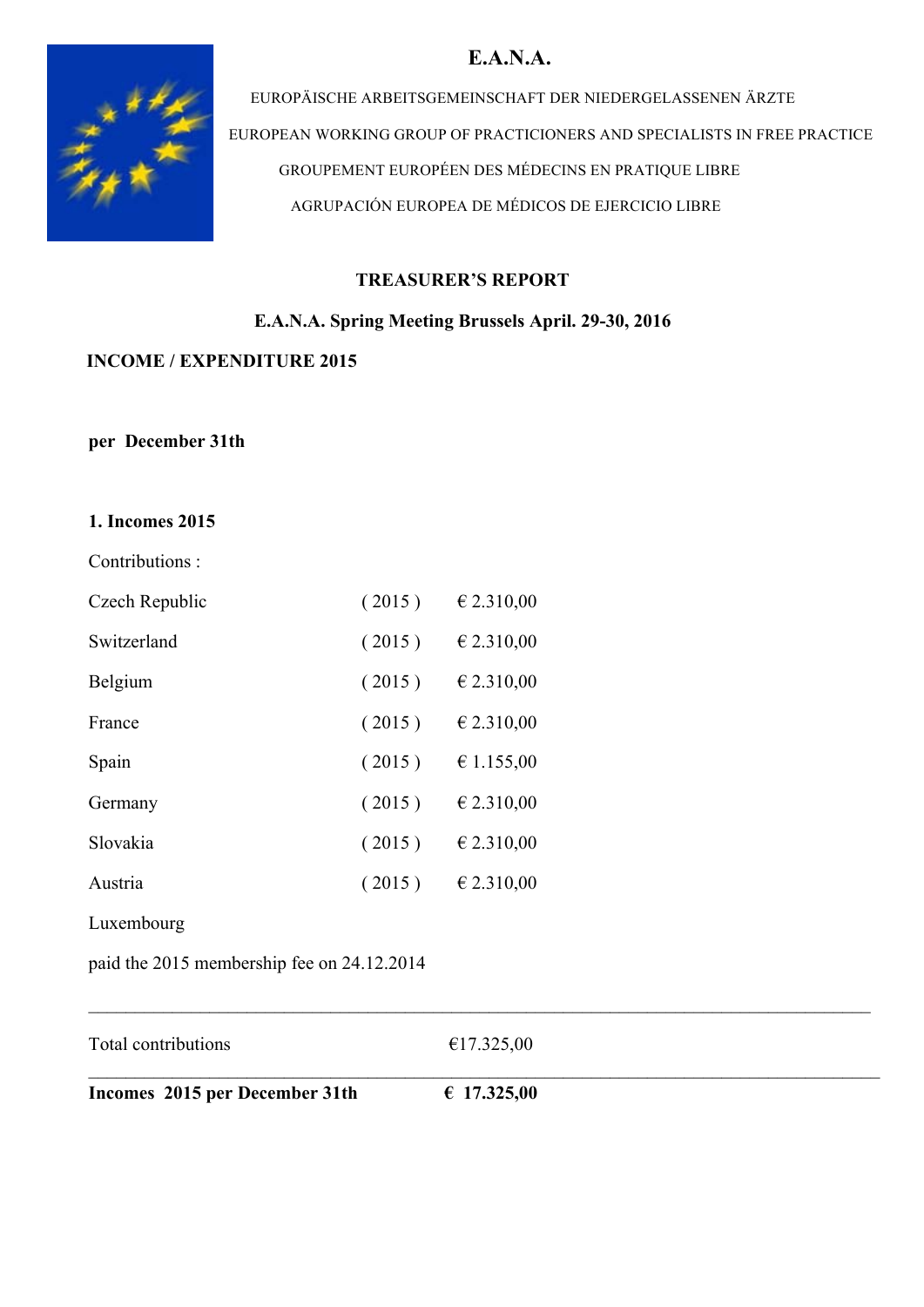# **2. Expenditures 2015**

| Bank account maintenance             | € | 10,00               |
|--------------------------------------|---|---------------------|
| ADK (spring meeting Madrid)          | € | 6.640,95            |
| ADK (cancelled autumn meeting Paris) |   | $\epsilon$ 2.327,33 |
| Domain eana.lu Fondation Restena     | € | 40,00               |

| <b>Expenditures 2015</b>               | € | 9.018,28 |  |
|----------------------------------------|---|----------|--|
| 3. Account Balance per Dec. 31th, 2015 | € | 8.306,72 |  |

 $\_$  ,  $\_$  ,  $\_$  ,  $\_$  ,  $\_$  ,  $\_$  ,  $\_$  ,  $\_$  ,  $\_$  ,  $\_$  ,  $\_$  ,  $\_$  ,  $\_$  ,  $\_$  ,  $\_$  ,  $\_$  ,  $\_$  ,  $\_$  ,  $\_$  ,  $\_$  ,  $\_$  ,  $\_$  ,  $\_$  ,  $\_$  ,  $\_$  ,  $\_$  ,  $\_$  ,  $\_$  ,  $\_$  ,  $\_$  ,  $\_$  ,  $\_$  ,  $\_$  ,  $\_$  ,  $\_$  ,  $\_$  ,  $\_$  ,

# **4. ACCOUNT BALANCE per Dec. 31, 2015**

### **Incomes 2015 :**

| 7 countries, anual membership fee $\epsilon$ 2.310 total Contributions : $\epsilon$ 16.170,00 |             |
|-----------------------------------------------------------------------------------------------|-------------|
| 1 country, Luxembourg, paid its 2015 fee on 24.12.2014                                        |             |
| 1 country, Spain paid only the first half fee $\epsilon$ 1.155,00                             |             |
| Total incomes                                                                                 | € 17.325,00 |

# **Expenditures 2015 :**

| Bank costs 2015                                  | € | 10,00               |
|--------------------------------------------------|---|---------------------|
| ADK interpreters 1 meeting and cancelled meeting |   | $\epsilon$ 8.968,28 |
| Web fees                                         | € | 40,00               |
| <b>Total Expenditure</b>                         |   | $\epsilon$ 9.018,28 |
|                                                  |   |                     |

| <b>Account balance</b> 2015 |  |  | $\epsilon$ 8.306,72 |
|-----------------------------|--|--|---------------------|
|-----------------------------|--|--|---------------------|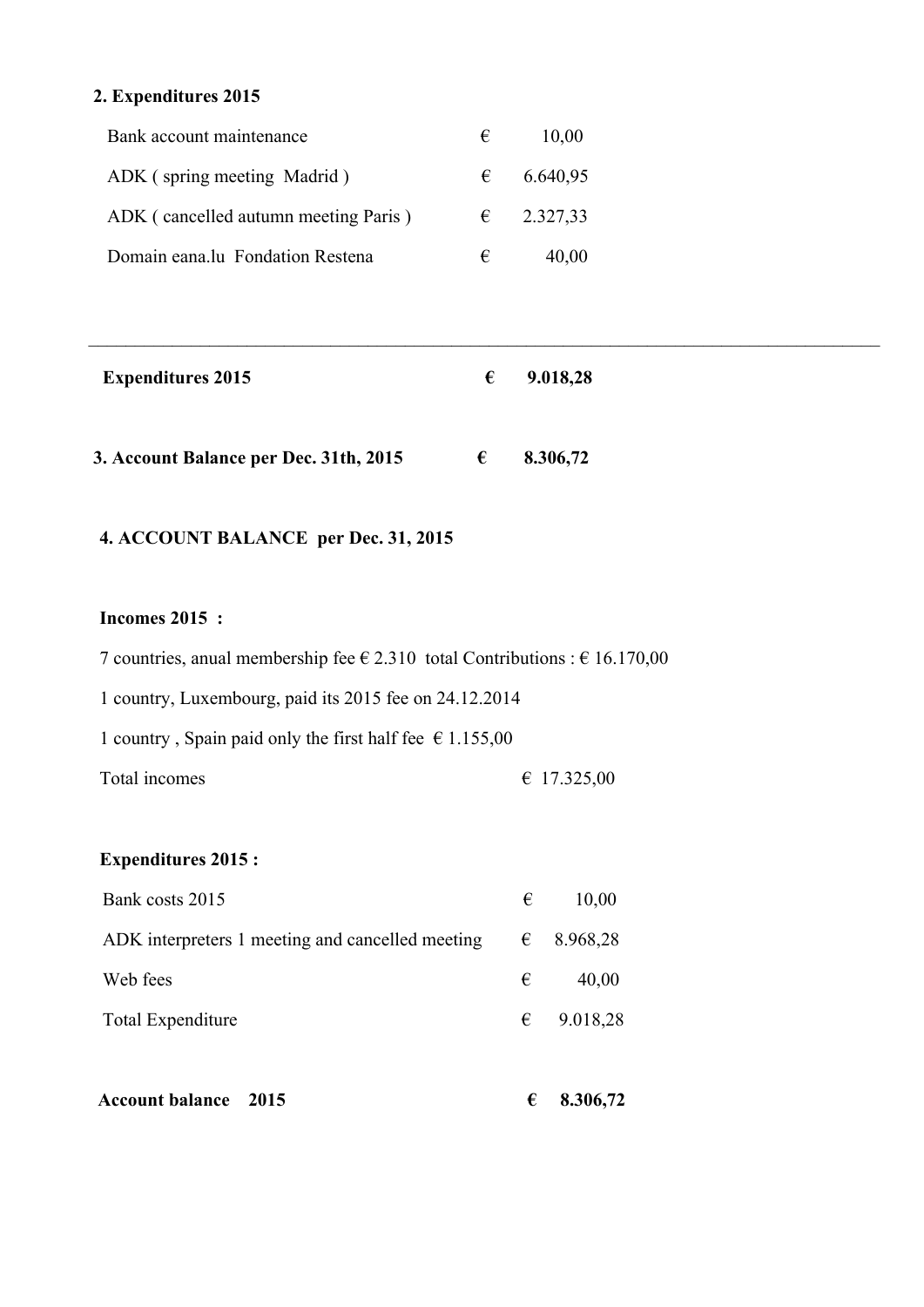# **Draft budget 2016**

## **Incomes**

| Contribution fees 9 countries        | € 20.790,00                     |
|--------------------------------------|---------------------------------|
| Contribution 2nd half fee Spain 2015 | $\epsilon$ 1.155,00             |
| Total incomes                        | € 21.945,00                     |
|                                      |                                 |
| <b>Expenditures</b>                  |                                 |
| 2 meetings                           | € 18.000,00                     |
| Web- page, bank costs, other costs   | $\epsilon$ 1.800,00             |
| Total expenditures                   | € 19.800,00                     |
|                                      |                                 |
| Total account balance                | 2.145,00<br>€                   |
|                                      |                                 |
| Incomes April 16, 2016               |                                 |
| Contributions                        |                                 |
| Slovakia                             | $\boldsymbol{\epsilon}$<br>0,00 |
| Belgium                              | $\epsilon$ 2.310,00             |
| Switzerland                          | $\epsilon$ 2.310,00             |
| Austria                              | $\epsilon$ 2.310,00             |
| Germany                              | 0,00<br>$\epsilon$              |
| Czech Republic                       | 0,00<br>$\boldsymbol{\epsilon}$ |
| France                               | $\epsilon$ 2.310,00             |
| Spain (2nd semester 2015)            | $\epsilon$ 1.155,00             |
| Luxembourg                           | $\epsilon$ 2.310,00             |
| Total income on April 16, 2016       | € 12.705,00                     |
|                                      |                                 |